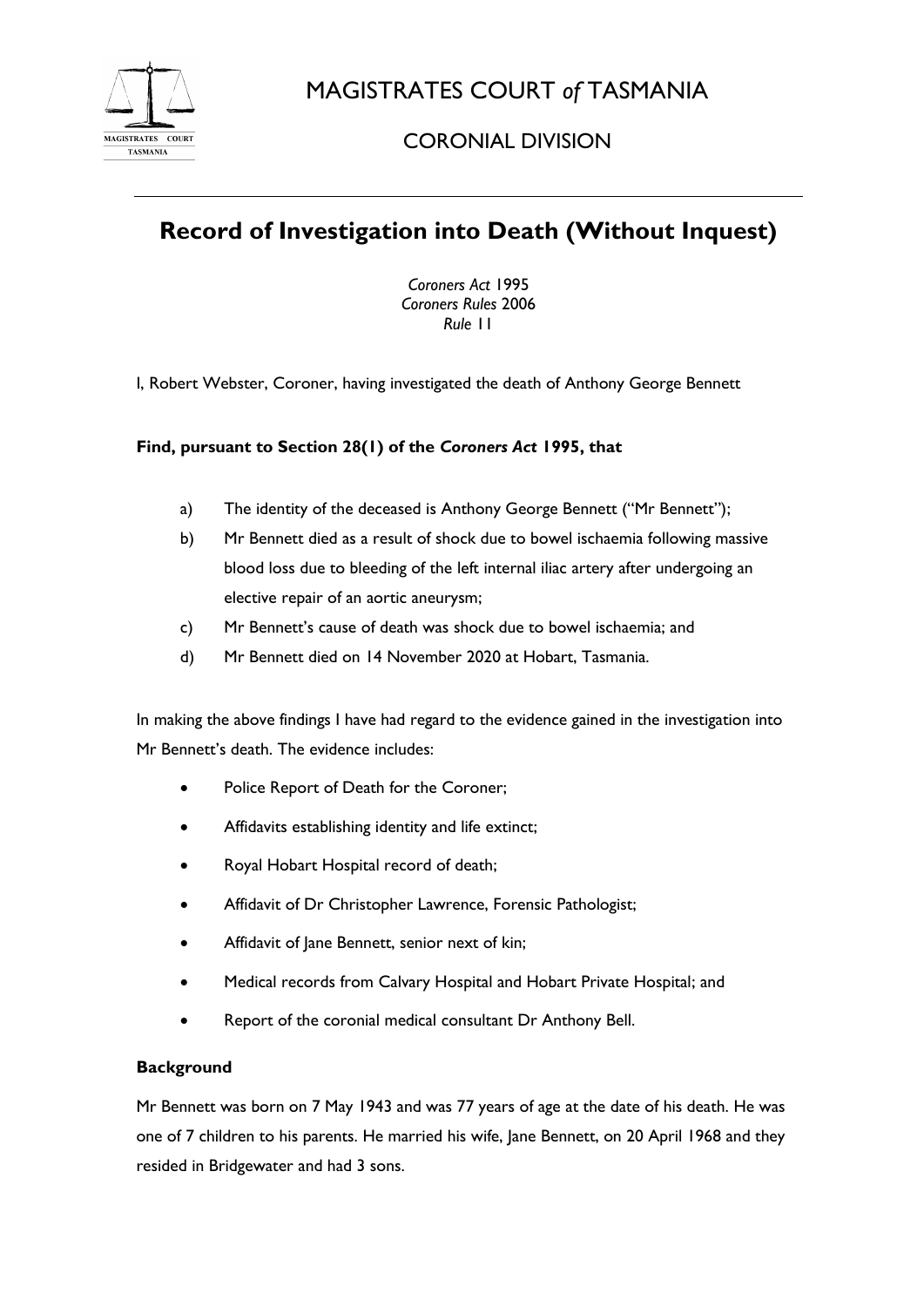Mr Bennett worked as a sales representative and as a purchasing office for the Hobart City Council. His final position of employment before he retired in 2003 was as the superintendent in charge of Mountain Park.

Mrs Bennett says that Mr Bennett mainly enjoyed good health through his working life until he was diagnosed with atrial fibrillation in the late 1970s to early 1980s. She says this condition improved after he retired and they moved to Orford to live.

#### **Circumstances Leading to Mr Bennett's Death**

Mrs Bennett explains that Mr Bennett had a heart attack in June 2019 while he was at Calvary Hospital seeing his cardiologist. That is confirmed by the Calvary Hospital records. His cardiologist, Dr Bishop, reports Mr Bennett attended the hospital for monitoring and he began to infarct and so Dr Bishop, with the assistance of another cardiologist, deployed a stent in the proximal right coronary artery after which Mr Bennett's health improved. Those records also indicate an echocardiogram was conducted on 7 January 1997, an angiogram was conducted on the  $5<sup>th</sup>$  and 18<sup>th</sup> of January 2017, and a further coronary angioplasty was performed on 2 February 2017.

Mrs Bennett says an aneurysm was identified in an x-ray when Mr Bennett saw a vascular surgeon in August 2019. She says Mr Bennett suffered 3 falls in 2020, the first of which occurred in January of that year when he was visiting their son. He couldn't recall what happened to cause the fall and hurt both of his shoulders and suffered grazing to his elbows and arms. The second fall occurred on 29 June 2020 when he was walking the dog. He sustained 2 black eyes, a cut to his nose and broken ribs. The third fall occurred on 11 August 2020 when Mr Bennett was again walking the dog. He suffered injuries to his ribs and a fracture to his spine.

Following this fall he received the diagnosis the aneurysm had increased in size and he was advised that a repair would be a difficult procedure. He was booked in for the surgery on the proviso he received favourable reports from his cardiologist and renal surgeon. The cardiologist gave the all clear for the procedure however the renal surgeon required there to be improvement in Mr Bennett's kidney function prior to being satisfied that the repair of the aneurysm should proceed. Mrs Bennett says a plan was developed to improve kidney function and in early October 2020 the renal surgeon gave the all clear for the aneurysm repair to proceed.

The initial surgeon who was consulted with respect to the aneurysm repair was Dr Walker. Mr Bennett was advised to seek a second opinion and that was obtained from Dr Cottier in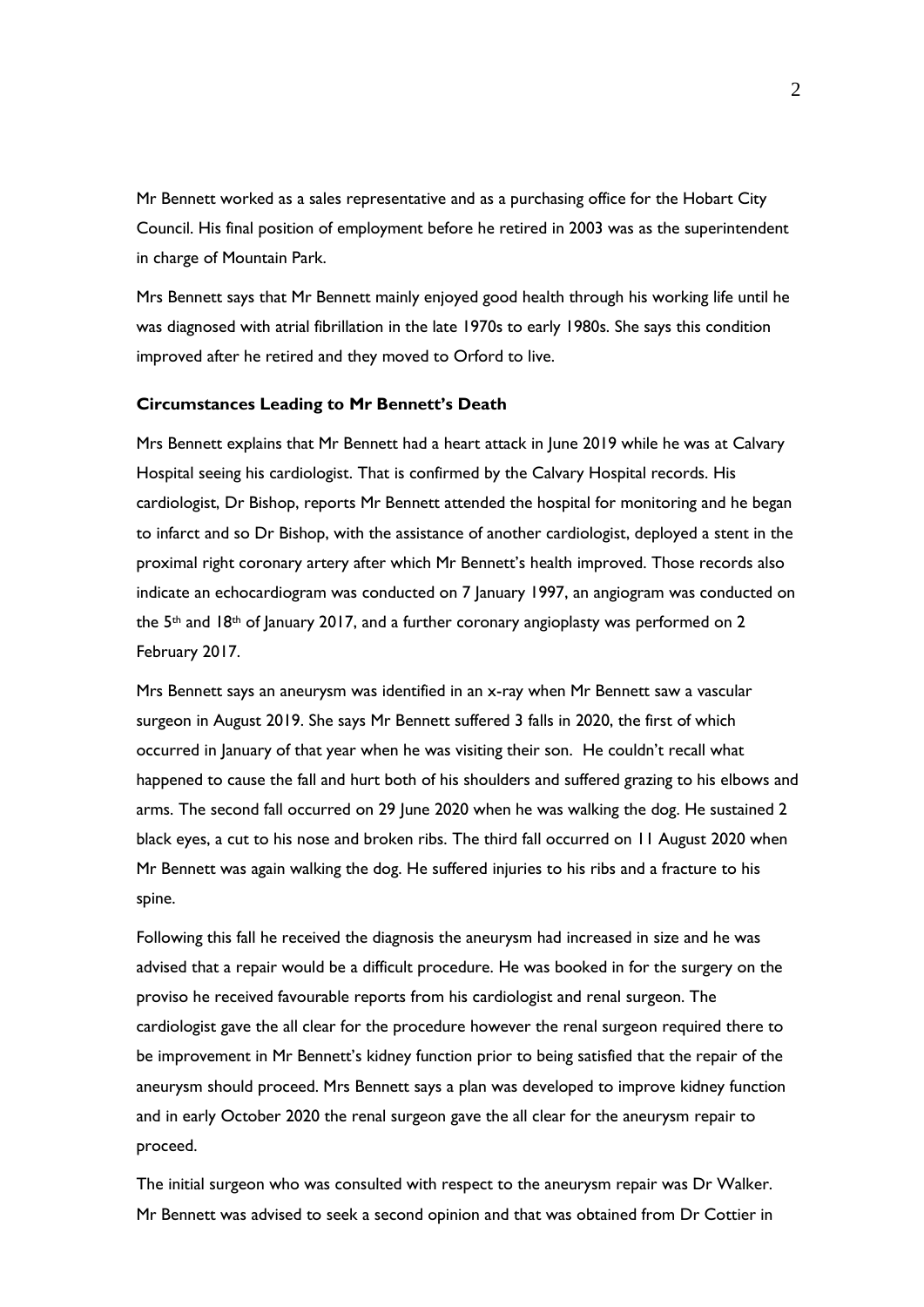about mid-October 2020. After considering Dr Cottier's advice, Mr Bennett decided to proceed with the surgery which was conducted by Dr Cottier on 5 November 2020. The advice Mrs Bennett initially received was that the procedure went as well as could be expected and *"following the operation the prognosis was day by day."* She says 5 days after the operation she was advised of complications and that further surgery was required. The decision was made on 13 November 2020 to withdraw treatment and Mr Bennett passed away on 14 November 2020.

#### **Post-mortem examination**

A post-mortem examination was conducted by the forensic pathologist Dr Christopher Lawrence. In Dr Lawrence's opinion, Mr Bennett died as a result of shock due to bowel ischaemia following massive blood loss due to bleeding of the left internal iliac artery after he had undergone an elective surgery to repair an aortic aneurysm. I accept Dr Lawrence's opinion. Dr Lawrence notes Mr Bennett had a number of other significant conditions including ischaemic heart disease, atrial fibrillation, peripheral vascular disease and end-stage kidney disease. In addition there was a history of chronic obstructive pulmonary disease, type II diabetes, hypertension and he had previously suffered deep vein thrombosis of the left leg.

#### **Examination of the Medical Care Provided to Mr Bennett**

Because Mr Bennett passed away following an elective repair of an abdominal aortic aneurysm the coronial consultant, Dr Anthony Bell, examined the medical care which Mr Bennett received. Dr Bell says the surgery was performed uneventfully although he notes it was difficult because there were aneurysms of the infrarenal aorta, bilateral common iliac arteries and bilateral internal iliac arteries. Mr Bennett was hypotensive in the recovery room due to bleeding. He required a transfusion of 6 units of packed red blood cells, 6 litres of crystalloid fluid, cryoprecipitate and fresh frozen plasma. Hyperkalaemia caused pulseless ventricular tachycardia and this was treated in the normal manner.

Mr Bennett was transferred to the Royal Hobart Hospital intensive care unit at approximately 21:00 hours. A further 3 units of packed red blood cells and coagulation factors were administered over 5 hours. A CT aortic angiogram did not reveal the source of blood loss. There were multiple infarcts of the spleen and a shrunken right kidney. Dr Cottier reviewed Mr Bennett and the plan was for re-look surgery. At surgery a large arterial bleed was detected from the primary branch vessel of the left internal iliac artery with back bleeding into the aneurysmal sac. Haemostasis was achieved and Mr Bennett was returned to the intensive care unit.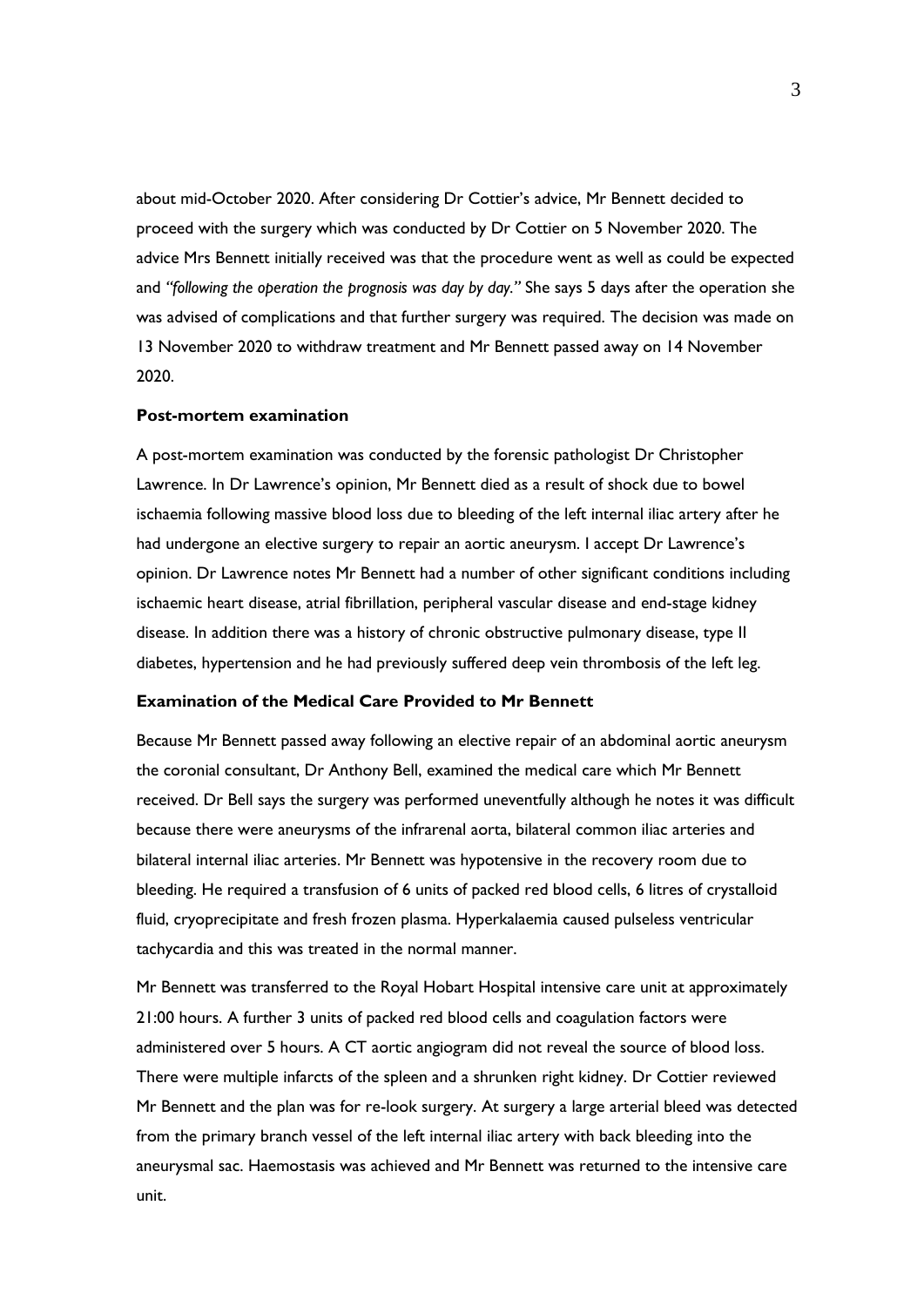On 6 November 2020, during the morning ward round, Mr Bennett was found to be stable with some improvement.

By 11 November 2020, although Mr Bennett remained stable, he was on significant life support. There was an ongoing need for dialysis, mechanical ventilation and there was increasing abdominal distension. By 21:15 hours, Mr Bennett had deteriorated significantly and there were signs of sepsis, there was haemodynamic instability, he had an elevated serum lactate and he required increased ventilation support.

On 12 November 2020, a CT scan of the abdomen suggested a bowel perforation. Surgery was planned and at surgery feculent fluid was found in all 4 quadrants with ischaemic colitis and oedematous bowel. A stoma was formed and the damaged bowel resected. Overnight Mr Bennett deteriorated. On 13 November 2020 re-look surgery found further ischaemic changes. He was returned to the intensive care unit at 09:40 hours. There was further deterioration by 13:30 hours and a decision was made by medical staff in consultation with Mr Bennett's family to withdraw all active treatment. Mr Bennett passed away the next day.

Dr Bell says:

*"Despite the poor outcome the management was of good standard. The initial surgery was difficult and the bleeding was back flow into an aneurysm rather than surgical damage to a vessel. The resuscitation post-surgery was performed well, and despite no obvious sight of bleed on CT scan the correct decision for re-look surgery was performed.*

*Following the re-look surgery the surgeon raised concerns that colonic and buttock ischaemia could occur.*

*In ICU the course was of slow improvement with the expected ups and downs. The management was attentive and appropriate consultations made for expert advice.*

*The not unexpected deterioration occurred and urgent surgery performed on 2 occasions. Both surgeries treated effects of poor blood flow and did not cure the (incurable) problem. The limitation of therapy at the end was a sound decision."*

Dr Bell's conclusion therefore is Mr Bennett's medical management was of a good standard. I accept Dr Bell's opinion.